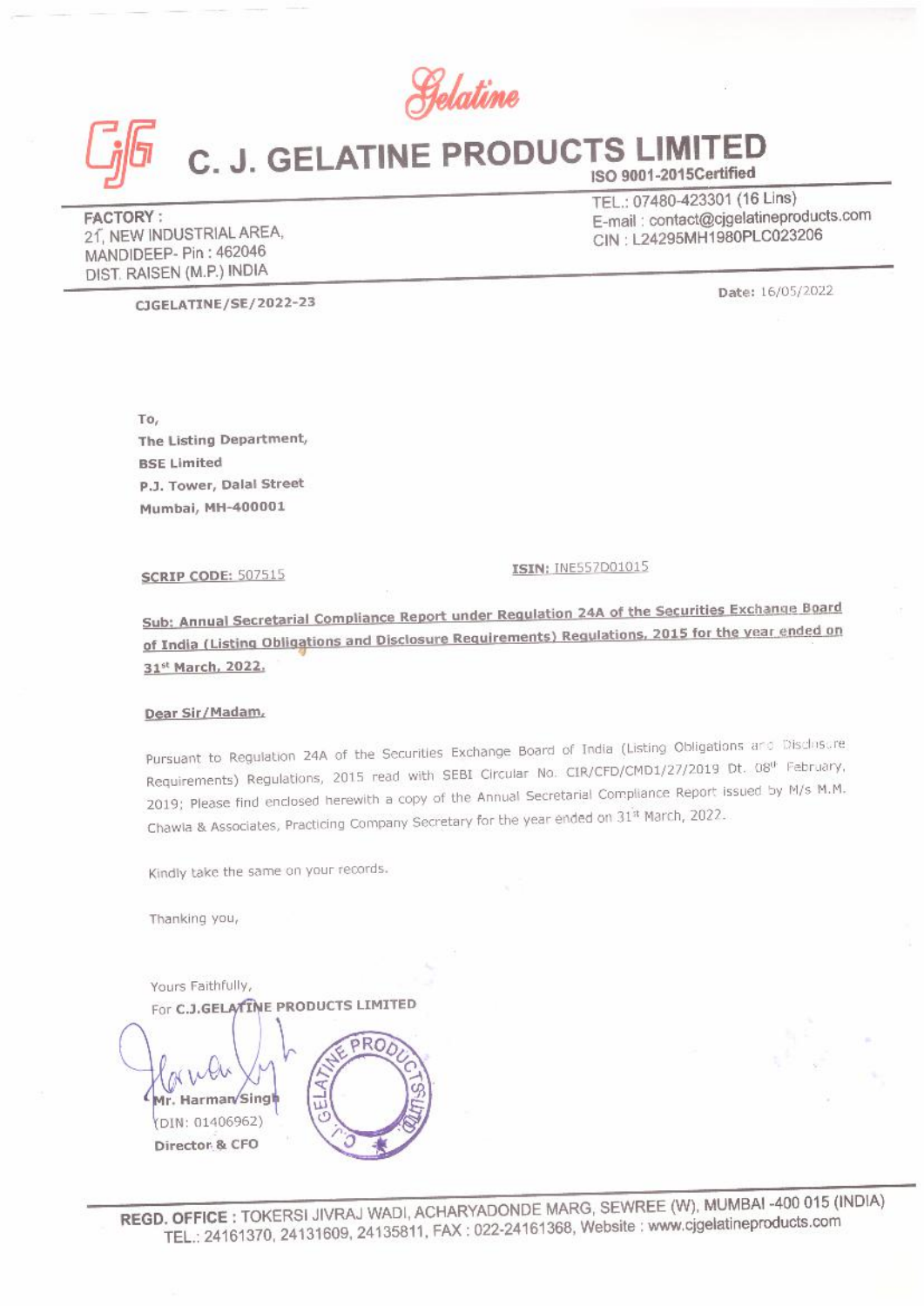# **M.M. CHAWLA & ASSOCIATES**

# **Company Secretaries**

Ajay Tower, Mezzanine Floor, 104, E-5/1, Arera Colony. (Commercial) Opposite Habibganj Police Station, Bhopal - 462 016

### SECRETARIAL COMPLIANCE REPORT

# (Pursuant to Reg. 24A of SEBI (LODR) Regulations, 2015 read with SEBI Circular No. CIR/CFD/CMD1/27/2019 dated 8th Feb., 2019)

### ÖF

### **C.J.GELATINE PRODUCTS LIMITED** for the yearended 31st March, 2022

### I/We M.M. Chawla & Associateshave examined:

- a) all the documents and records made available to us and explanation provided by C.J. Gelatine Products Limited("The Listed Entity");
- b) the filings/submissions made by the listed entity to the stock exchange;
- c) website of the Listed Entity; and
- d) any other document/ filing, as may be relevant, which has been relied upon to make this certification.

for the year ended31st March, 2022 ("Review Period") in respect of comphances with the

provisionsof:

- a) the Securities and Exchange Board of India Act, 1992 ("SEBI Act") and the Regulations. circulars, guidelines issued thereunder, and
- b) the Securities Contracts (Regulation) Act, 1956 ("SCRA"), rules made thereunder and the
- Regulations, circulars, guidelines issued thereunder by the Securities and Exchange Board of India ("SEBI"):

The specific Regulations, whose provisions and the circulars/guidelines issued thereunder, have been examined, include:-

- a) The Securities and Exchange Board of India (Listing Obligations and Disclosure Requirements), Regulations, 2015;
- b) The Securities and Exchange Board of India (Substantial Acquisition of Shares and Takcovers) Regulations, 2011,
- c) The Securities and Exchange Board of India (Prohibition of Insider Trading) Regulations. 2015.
- d) The Securities and Exchange Board of India (Depositories and Participants) Regulations. 2018.
- e) The Securities and Exchange Board of India (Registrars to an Issue and Share Transfer Agents) Regulations, 1993.
- f) The Securities and Exchange Board of India (Issue of Capital and Disclosure Requirements) Regulations, 2018; (Not applicableto the company during the review period)
- g) The Securities and Exchange Board of India (Buyback of Securities) Regulations, 2018; (Not applicable to the company during the review period)
- h) The Securities and Exchange Board of India (Share Based Employee Benefits) Regulations. 2014. (Not applicable to the company during the review perturb-
- i) The Securities and Exchange Board of India (Issae and Visitag of Debt Securities) Regulations, 2008; (Not opplicable to the composition the review pariod)

لريديا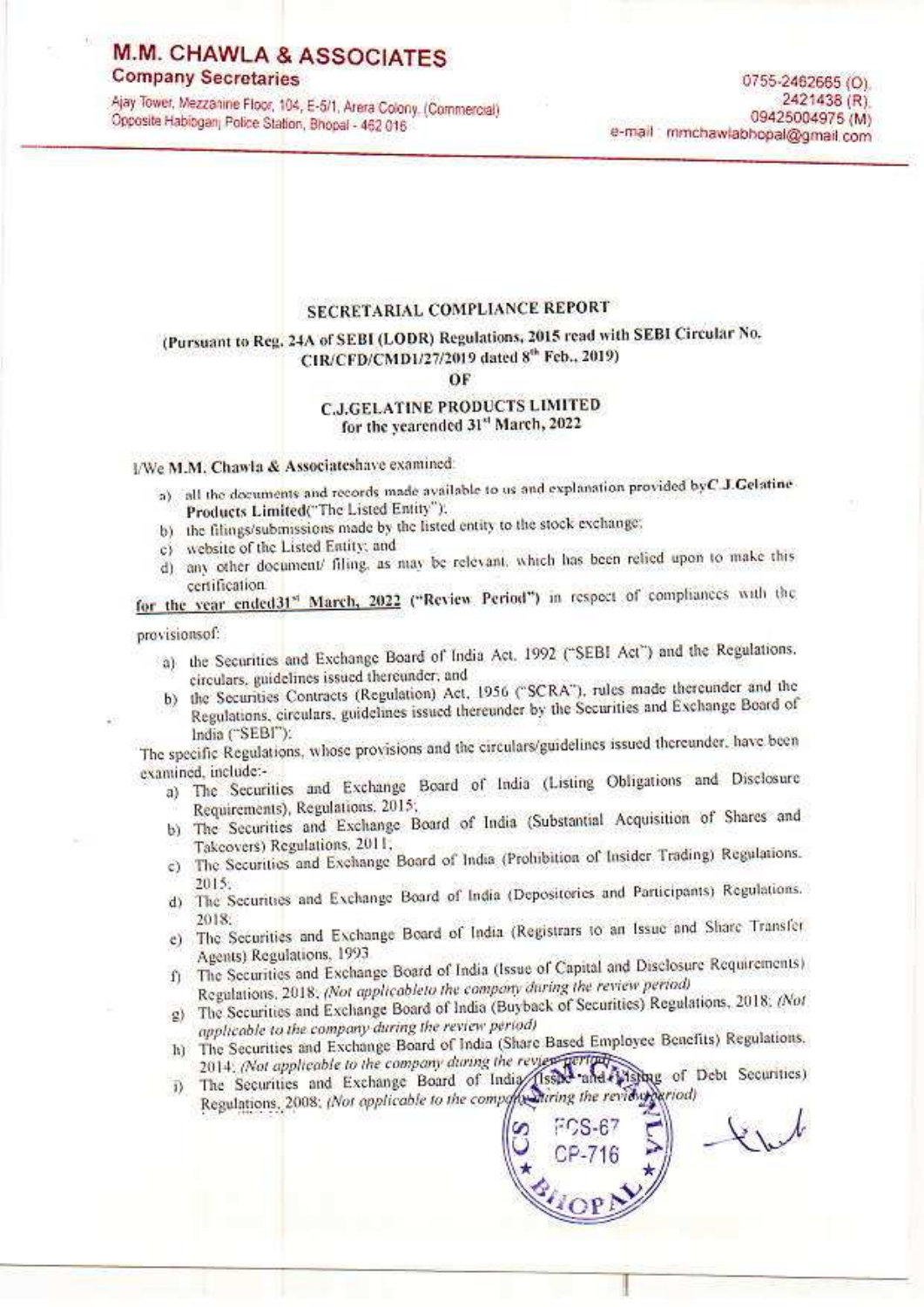j) The Securities and Exchange Board of India(Issue and Listing of Non-Convertible and Redeemable Preference Shares) Regulations, 2013; (Not applicable to the company during the review period) and circulars' guidelines issued there under.

and based on the above examination, L/We hereby report that, during the review period: (a) The listed entity has complied with the provisions of the above Regulations and circulars/

guidelines issued thereunder, except in respect of matters specified below:-

| э.<br>No.<br>an s | <b>Compliance Requirement</b><br>(Regulations/circulars)<br><i>equidelines including specific</i><br>clause) | Deviations | Observations/Remarks of the<br>Practicing CompanySecretary |
|-------------------|--------------------------------------------------------------------------------------------------------------|------------|------------------------------------------------------------|
|                   |                                                                                                              | NIL        | a target in Discount of profes-                            |

- (b) The listed entity has maintained proper records under the provisions of the above Regulations and circulars/ guidelines issued thereunder insofar as it appears from my/our examination of
- (c) The following are the details of actions taken against the Listed Entity/ its promoters/ directors either by SEBI or by Stock Exchanges (including under the Standard Operating Procedures issued by SEBI through various circulars) under the aforesaid Acts/ Regulations delines issued thereunder.

| and circulars/ guidelines issued uncommen-<br>Action<br>Sr.<br>taken by<br>No. | Details<br>violation | Details of<br>of I<br>fines,<br><b>C.L.</b><br>taken<br>warning<br>debarment, etc. | action Observations/<br>the<br>ω<br>remarks<br>letter, Practicing Company.<br>Secretary, if any, |
|--------------------------------------------------------------------------------|----------------------|------------------------------------------------------------------------------------|--------------------------------------------------------------------------------------------------|
|--------------------------------------------------------------------------------|----------------------|------------------------------------------------------------------------------------|--------------------------------------------------------------------------------------------------|

(d) The listed entity has taken the following actions to comply with the observations made in

| revious reports:<br>S. Nobservations of the<br>Practicing<br>the<br>in<br>reports    | Company Secretary<br>previous                                                                                                                                                                                                                                                                                                                | <b>Observations</b><br>the<br>in.<br>made<br>secretarial<br>compliance report<br>for the year ended | taken<br>Actions<br>listed<br>by the<br>entity, if any                                                                                                                                                                                                                                                                            | of<br>Comments<br>Practicing<br>the<br>Company<br>m<br><b>Secretary</b><br>actions<br>the<br>the<br>by<br>taken<br>listed entity                                  |
|--------------------------------------------------------------------------------------|----------------------------------------------------------------------------------------------------------------------------------------------------------------------------------------------------------------------------------------------------------------------------------------------------------------------------------------------|-----------------------------------------------------------------------------------------------------|-----------------------------------------------------------------------------------------------------------------------------------------------------------------------------------------------------------------------------------------------------------------------------------------------------------------------------------|-------------------------------------------------------------------------------------------------------------------------------------------------------------------|
| Pursuant<br>SEBI.<br>Obligations<br>ents).<br>2015.<br>Officer.<br>and<br>fine<br>ä. | to<br>Regulation 06 of the<br>(Listing<br>and<br>DisclosureRequirem<br>Regulations,<br>Company is required<br>to appoint a qualified<br>Company Secretary<br>as the Compliance<br>the<br>of.<br>Company: However.<br>the company has not<br>appointed the same<br>stock<br>the<br>exchange has levied<br>the<br>on<br>non-<br>for<br>company | 2020-21                                                                                             | the<br>per<br>As:<br>information/decla<br>ration given by<br>the management,<br>had<br>company<br>Mr.<br>appointed<br>Deepak Patil, as<br>Company<br>and<br>Secretary:<br>Compliance<br>the<br>öſ<br>officer<br>w.e.f.<br>Company<br>14 <sub>qp</sub><br>August.<br>2020.<br>Further.<br>Management<br>utade<br>application<br>to | of<br>Provisions<br>regulation 06 of<br>the SEBI (Listing<br>and<br>Obligations<br>Disclosure<br>Requirements).<br>Regulations,<br>2015has been duly<br>complied. |